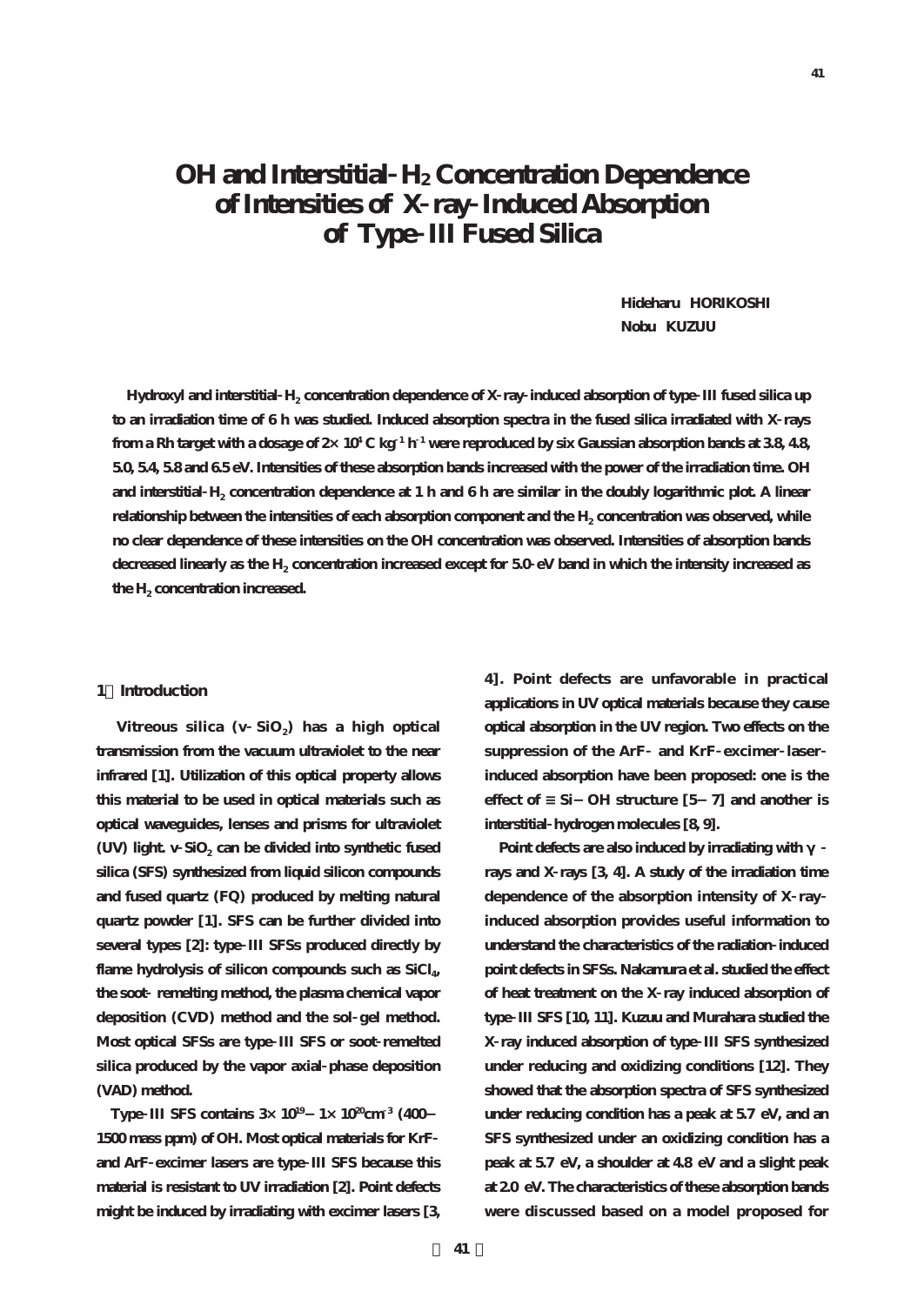**describing the ArF excimer laser induced absorption of the same kinds of SFSs [13, 14]. Kuzuu studied the OH concentration dependence of the X ray induced absorption of type III SFSs synthesized under reducing conditions up to the irradiation time of 3 h [15]. The induced absorption spectra were reproduced by fitting five Gaussian absorption bands at 6.5, 5.8, 5.4, 5.0, 4.8 eV, respectively, and the origin of the OH concentration dependence was discussed. At that time, the author considered only the OH concentration dependence [15]** but did not consider the effect of the interstitial H<sub>2</sub> **molecules. Based on the absorption bands proposed in Ref. [15], Kuzuu et al. analyzed X ray and ArF laser induced absorptions in type III SFSs synthesized under reducing and oxidizing conditions [17]. The present authors studied the OH concentration dependence of X ray induced absorption of type III and VAD SFS that contain various amounts of OH up to the irradiation time of 6 h [16]. In addition to the absorption bands used in our foregoing studies [15, 17], an absorption** band at 3.8 eV, which might be due to interstitial  $CI<sub>2</sub>$ **molecules, appeared at long irradiation times. The intensity of each absorption component increases with the power of the irradiation time. At irradiation times shorter than 2 h, the intensities of the 5.8 , 5.4 and 5.0 eV bands decrease with increasing OH concentration. At irradiation times longer than 2 h, on the other hand, each of these intensities shows a minimum at an OH concentration of 5×1018cm <sup>3</sup> . The power index of the time dependence also shows a** minimum at an OH concentration of  $5 \times 10^{17}$  cm<sup>3</sup>.

**This OH concentration dependence of the power index is the origin of the difference in the OH concentration dependence of the absorption component depending on the irradiation times.**

**As mentioned before, the characteristics of the excimer laser induced absorption in type III SFSs** depend both on OH and interstitial H<sub>2</sub> concentrations. **In a previous paper [15], however, we focused only on the OH concentration dependence in excimer laser induced absorption in type III SFSs. The nature of the** interstitial H<sub>2</sub> concentration dependence in Ref. [15] is **unknown because we did not measure the interstitial H2 concentration. Therefore, the change in OH concentration dependence might possibly be due to the** effect of interstitial H<sub>2</sub> molecules. We then studied OH and interstitial  $H_2$  concentration dependence of the  $X$ **ray induced absorption using type III SFSs containing** various amounts of OH and interstitial H<sub>2</sub>.

## **2. Experimental procedure**

**Twelve samples (A-L) containing various amounts of OH and H2 contents shown in Table 1 were used. All samples used are type III SFSs. Samples were cut to a size of 1×3×1 cm<sup>3</sup> , and two facing surfaces with a thickness of 1 cm were optically polished.**

**X rays from a Rh target operated at 50 kV and 50 mA were utilized with a Rigaku System 3270 fluorescent X ray analyzer. The dosage was 2×104 C kg <sup>1</sup> h <sup>1</sup> . X ray exposure was up to 6 h (1.2×10<sup>5</sup> C kg <sup>1</sup> ). Induced absorption spectra were measured with a Shimadzu**

|             | OH conc.                  |       |                     | $H_2$ conc.               |       |                     | Si H conc.                |                |
|-------------|---------------------------|-------|---------------------|---------------------------|-------|---------------------|---------------------------|----------------|
| Sample      | $10^{19}$ cm <sup>3</sup> |       |                     | $10^{18}$ cm <sup>3</sup> |       |                     | $10^{18}$ cm <sup>3</sup> |                |
|             | <b>Before</b>             | After | Symbol <sup>a</sup> | <b>Before</b>             | After | Symbol <sup>b</sup> | <b>Before</b>             | After          |
| A           | 11                        | 11    |                     | 009                       | 005   |                     | 005                       | 005            |
| B           | 11                        | 11    |                     | Q71                       | 005   |                     | 005                       | 005            |
| C           | 94                        | 94    |                     | 018                       | 005   |                     | 005                       | 005            |
| D           | 90                        | 90    |                     | 1.2                       | 005   |                     | 005                       | 02             |
| Е           | 91                        | 90    |                     | 25                        | 093   |                     | 005                       | 08             |
| F           | 7.8                       | 7.8   |                     | 0.16                      | 005   |                     | 005                       | 005            |
| $\mathbf G$ | 7.7                       | 7.7   |                     | 1.3                       | 006   |                     | 005                       | 0 <sub>3</sub> |
| H           | 7.6                       | 7.5   |                     | 31                        | 1.4   |                     | 005                       | 06             |
| I           | 57                        | 57    |                     | Q <sub>41</sub>           | 005   |                     | 005                       | 005            |
| J           | 54                        | 53    |                     | 1.2                       | 005   |                     | 005                       | 005            |
| K           | 53                        | 53    |                     | 34                        | 1.8   |                     | 005                       | 06             |
| L           | 40                        | 40    | $\times$            | 10                        | 80    |                     | 0 <sub>3</sub>            | 2              |
|             |                           |       |                     |                           |       |                     |                           |                |

| Table<br>Samples used in the present study |  |
|--------------------------------------------|--|
|--------------------------------------------|--|

**a)Symbols are the same as used in Figs.3 and .**

**b** Symbols are the same as used in Figs. and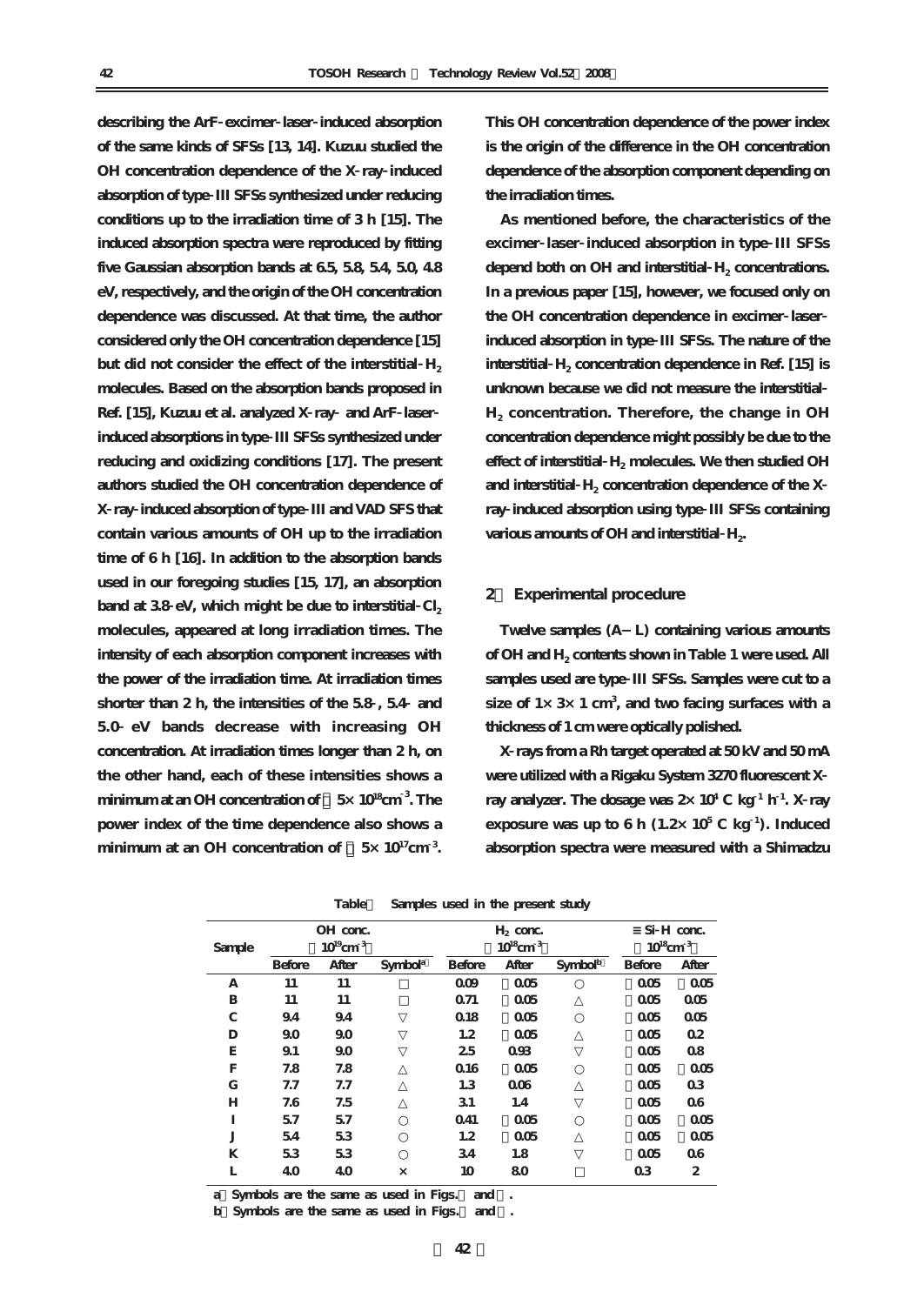**UV3100 type spectrophotometer within 5 min after each irradiation. The OH contents were determined by the peak intensity at 3650 cm <sup>1</sup> with an extinction coefficient of 77.5 dm<sup>3</sup> mol <sup>1</sup> cm <sup>1</sup> [18] using a Perkin Elmer System 2000 FT IR spectrophotometer.** Interstitial **H<sub>2</sub>** and Si-H contents were measured **with a Jasco NRS 2000 Raman spectrophotometer [19].**

## **3.Results**

**An example of the X ray induced absorption is shown in Fig.1. All absorption spectra were reproduced by six Gaussian bands at 3.8, 4.8, 5.0, 5.4, 5.8, and 6.5 eV, whose peaks and full widths at half maxima (FWHMs) are shown in Table 2. The irradiation time dependence of each absorption component is shown in Fig. 2. The curve of each component is linear in doubly logarithmic plot,**

#### **I <sup>t</sup> , (1)**

where  $I$  is the absorption intensity,  $t$  is the irradiation time, and **is a constant.** Hereafter, we will refer to **the "power index". In a previous paper [16], however, the time dependence curve was convex in low OH containing VAD silicas. This could be due to the error in the measurement in large absorption at**



**Fig.1 An example of Gaussian peak decomposition of X ray induced absorption;**   $\alpha$ bservation, ......<sup>7</sup> calculation

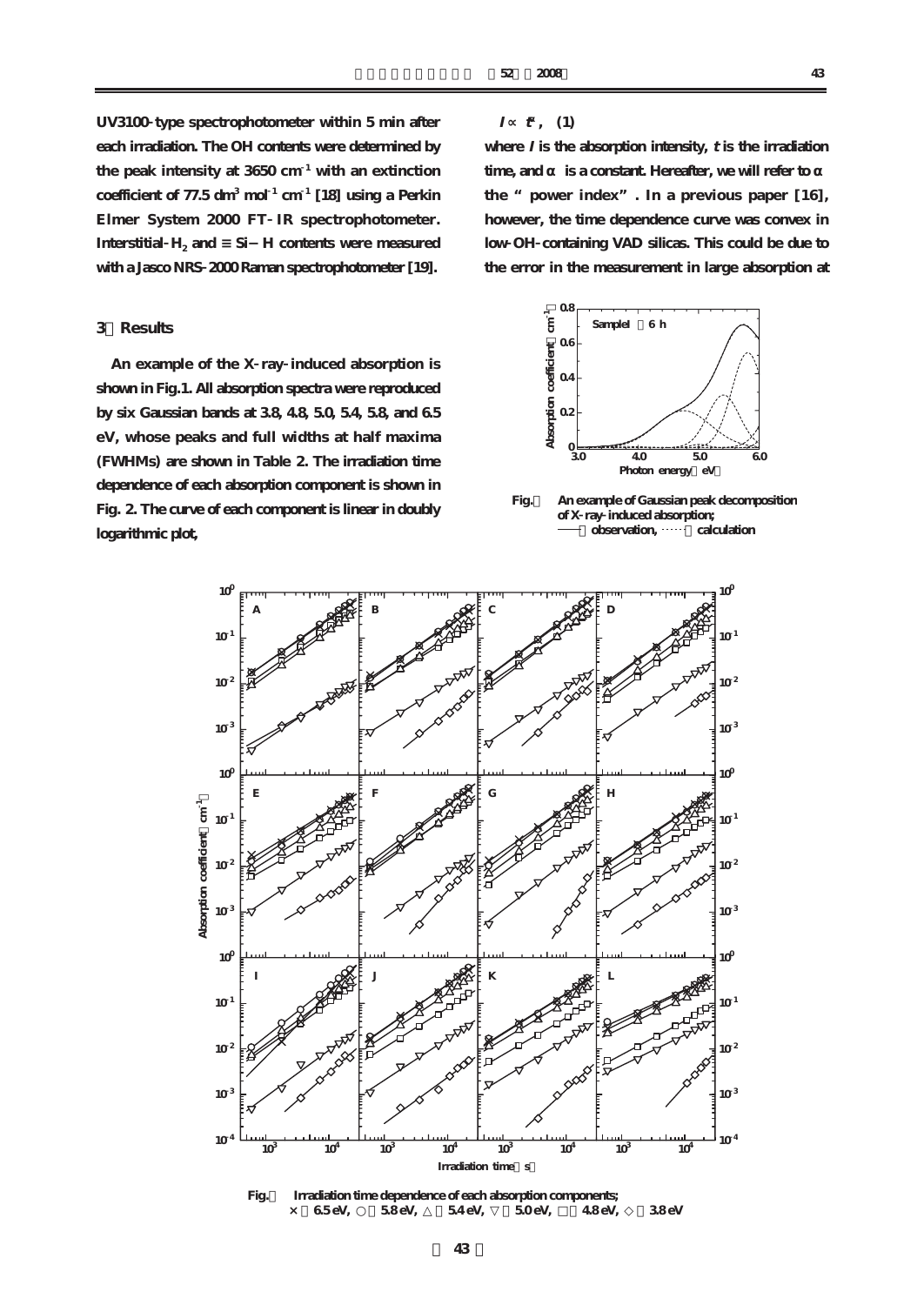| Peak | <b>FWHM</b> | <b>Defects</b>                         | Structure             | Absorption cross section <sup>a</sup> | Oscillator     |
|------|-------------|----------------------------------------|-----------------------|---------------------------------------|----------------|
| eV   | eV          |                                        |                       | $\text{cm}^2$                         | Strength       |
| 377  | 069         | <b>Interstitial</b><br>Cl <sub>2</sub> | Cl <sub>2</sub>       | $1 \times 10^{19}$                    |                |
| 377  | 069         | <b>POL</b>                             | Si O O Si             |                                       |                |
| 475  | 1.06        | <b>NBOHC</b>                           | $Si$ O                | $2 \times 10^{17}$ b                  | 02             |
| 501  | 032         | <b>ODC</b>                             | Si<br>Si              | $2 \times 10^{17}$                    |                |
| 541  | 062         | $E^{\prime}$                           | Si<br>Si <sub>H</sub> | $6 \times 10^{17}$ b                  | 04             |
| 581  | 062         | E'                                     | Si                    | $6 \times 10^{17}$ b                  | 0 <sub>4</sub> |
| 650  | 074         | Unknown                                |                       |                                       |                |

**Table2 Absorption components and their origins**

**a)The absorption cross sections are after those in Ref.4.**

**b)Calculated from the oscillator strength shown in this table.**

**long irradiation times, because part of the absorption spectra of these samples is truncated due to the value of absorption being beyond the measurement range. In the present samples, the intensities of absorption are**

### **low enough to measure the absorption.**

Figure 3 shows the interstitial  $H_2$  concentration **dependence of the absorption components at irradiation** times of 1 h and 6 h. Interstitial  $H_2$  concentration



 **The symbols indicate the range of the OH concentrations;**   $\times$  **40** $\times$  10<sup>19</sup>cm<sup>3</sup>,  $53\,$   $57\times10^{19}$ cm<sup>3</sup>, **7.6** 7.8 $\times$  10<sup>19</sup>cm<sup>3</sup>,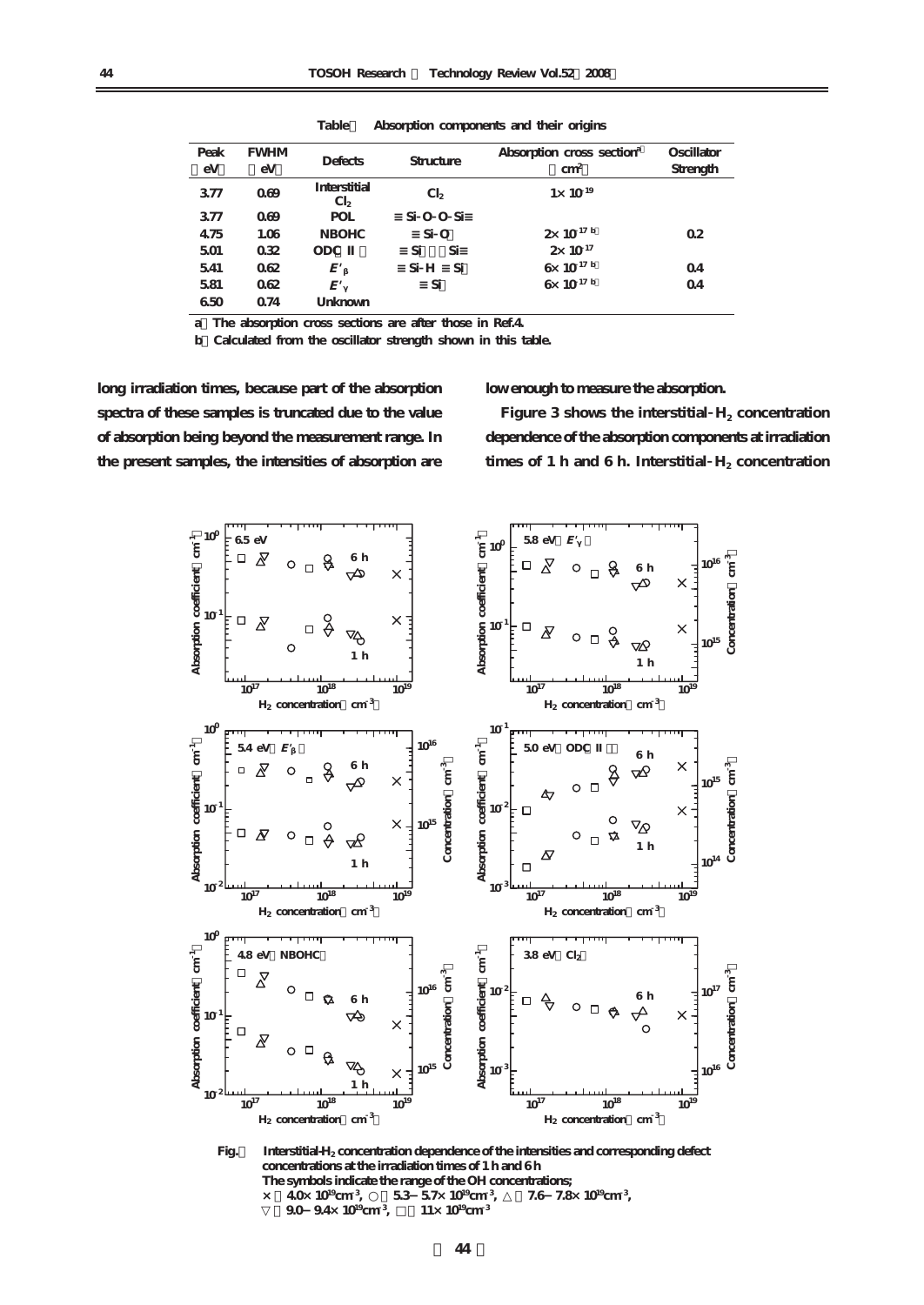**dependences at 1 h and 6 h are similar in the doubly** logarithmic plot. Therefore, the interstitial  $H_2$ **concentration dependence at any irradiation time must be similar at least between 1 h and 6 h. The intensity of each component falls on a curve irrespective of the OH concentration. The intensities of the 5.8 , 5.4 , 4.8 and 3.8 eV** bands decrease with increasing H<sub>2</sub> **concentration. The intensity of the 5.0 eV band, on the** other hand, increases with increasing H<sub>2</sub> content.

**Figure 4 shows the OH concentration dependence of absorption components at irradiation times of 1 h and 6 h. The OH concentration dependences at 1 h and 6 h are similar in the doubly logarithmic plot. Therefore, these data suggest that the OH concentration dependences at any irradiation time are similar at least between 1 h and 6 h. No apparent OH concentration**

**dependence was observed as in the case of interstitial H2 concentration dependence.**

Figure 5 shows the interstitial  $H_2$  concentration **dependence of the power indices. They decrease** weakly with increasing H<sub>2</sub> concentration except for the **3.8 eV band. The power indices for 3.8 eV components disperse over large amplitude compared to the other components. This could be due to the power index having greater errors because the intensity of the 3.8 eV components is very weak and exists in the tail of the absorption spectra.**

**The OH concentration dependence of the power index is shown in Fig. 6. The OH concentration dependences are similar among all absorption components except for the 3.8 eV band; the values are** approximately constant  $($  **1**) except at  $[OH] = 4 \times 10^{19}$ 



**Fig.4 OH concentration dependence of the intensities and corresponding defect concentrations of** each absorption components at the irradiation times of 1 h and 6 h The symbols indicate the range of the interstitial H<sub>2</sub> concentrations;  **○:0.09-0.41×1018cm <sup>3</sup> , △:0.7-1.3×1018cm <sup>3</sup> 2.5**  $34 \times 10^{8}$ cm<sup>3</sup>, **10**<sup>k</sup>  $10^{18}$ cm<sup>3</sup>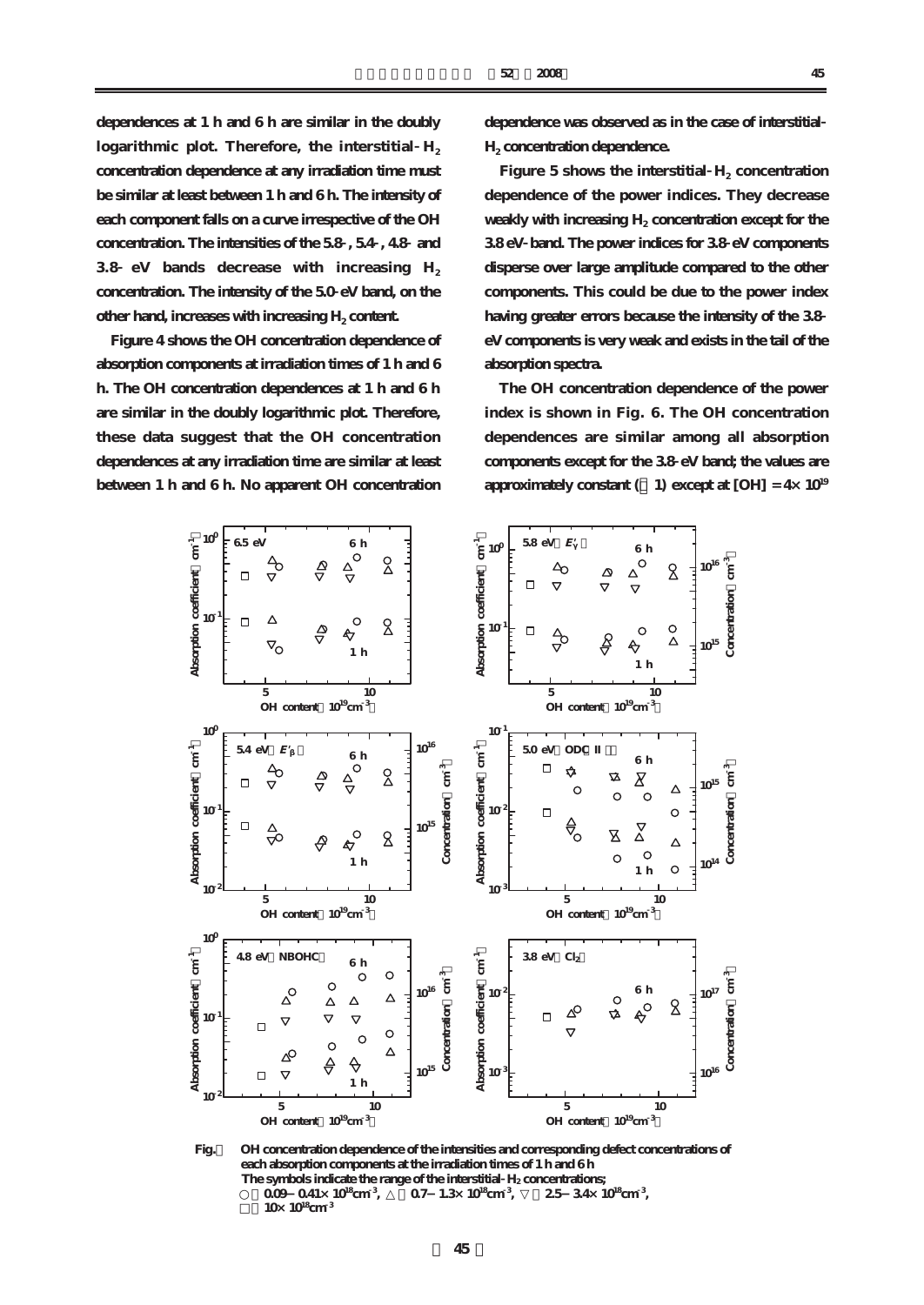

 $\times$  **40** $\times$  10<sup>19</sup>cm<sup>3</sup>.  $53\,57\times10^{19}$ cm<sup>3</sup> **7.6** 7.8 $\times$  10<sup>19</sup>cm<sup>3</sup>,

 **▽:9.0-9.4×1019cm <sup>3</sup> 11×10<sup>19</sup>cm<sup>3</sup>** 

**cm <sup>3</sup> which was less than those at higher OH concentration. The OH concentration dependence of the power index for the 3.8 eV band is complicated as** in the case of the interstitial  $H_2$  concentration **dependence.**

## **4.Discussion**

### **[1]Origin of the absorption components**

**One of the present authors and colleagues showed that X ray [15-17], γ ray [20] and excimer laser [17, 21] induced absorption spectra can be reproduced** **by five Gaussian absorption bands at 6.5, 5.8, 5.4, 5.0 and 4.8 eV, respectively. The absorption bands used in this paper include the absorption bands used in these papers. In addition to these absorption bands, an absorption band at 3.8 eV is assumed in the previous [16] and the present papers. The peaks and full width at half maxima (FWHMs) shown in Table 2 are the same as in Ref. [16].**

The absorption bands near  $5 \text{ eV}$  are called the  $B_2$ **bands.** At least two kinds of  $B_2$  bands, a  $B_2$  band with a peak at  $502 \text{ eV}$  and an FWHM of  $0.32 \text{ eV}$  and a  $B_2$ **band with a peak at 5.15 eV and an FWHM of 0.42 eV,**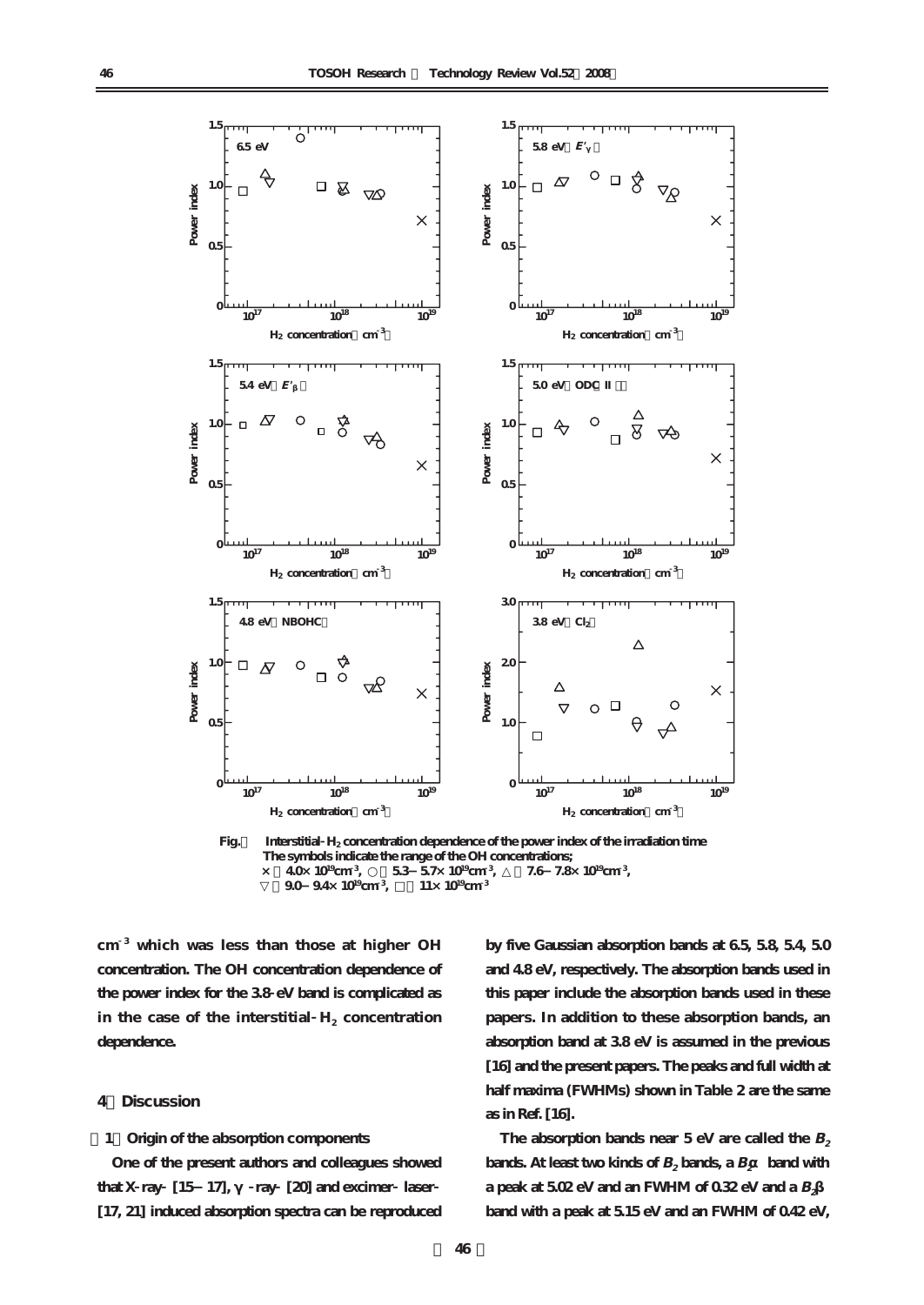

**Fig.6 OH concentration dependence of the power index to time dependence of each absorption component** The symbols indicate the range of the interstitial H<sub>2</sub> concentrations;  **○:0.09-0.41×1018cm <sup>3</sup> , △:0.7-1.3×1018cm <sup>3</sup> , ▽:2.5-3.4×1018cm <sup>3</sup>**  $\frac{1}{2}$ ,  $\frac{1}{2}$ ,  $\frac{1}{2}$ ,  $\frac{1}{2}$ ,  $\frac{1}{2}$ ,  $\frac{1}{2}$ ,  $\frac{1}{2}$ ,  $\frac{1}{2}$ ,  $\frac{1}{2}$ ,  $\frac{1}{2}$ ,  $\frac{1}{2}$ ,  $\frac{1}{2}$ ,  $\frac{1}{2}$ ,  $\frac{1}{2}$ ,  $\frac{1}{2}$ ,  $\frac{1}{2}$ ,  $\frac{1}{2}$ ,  $\frac{1}{2}$ ,  $\frac{1}{2}$ ,  $\frac{1}{2}$ ,  **□:10×1018cm <sup>3</sup>**  $\mathbf{B}$ 

**exist** [4, 22]. The origin of the  $B_2$  **band is an** unrelaxed oxygen vacancy Si Si called ODC(II) **[4]. Here, "≡" represents covalent bonds to three** oxygen atoms, and " <sup>"</sup> represents a vacancy at **which an oxygen atom is removed from an ≡Si-O-Si structure. ODC(II) was named by Imai et al. [23] as** distinct from the Si-Si structure called ODC(I), in **both of which ODC stands for "oxygen deficient center". ODC(I) causes an absorption band at 7.6 eV.**

The origin of the  $58 \text{ eV}$  band is the  $E$  center ( $\frac{1}{2}$ Si), where " " represents an unpaired electron. The **5.4 eV** band may be caused by the  $E$  center [4],

which is related to hydrogen. A possible structure is **Si-H ≡Si・. The absorption bands due to two kinds of E′centers, at 5.4 and 5.8 eV, respectively, have the same value of FWHM, 0.62 eV. Some reports assume that the FWHM of the**  $E$  centers is  $0.8 \text{ eV}$  [4]. In **previous papers, we also used 0.8 eV as the FWHM of the 5.8 eV bands induced by irradiating with X rays [15, 17], an ArF excimer laser [17, 21], and γ rays [20]. However, KrF excimer laser induced absorption cannot be reproduced if we assume the FWHM of the 5.8 eV band to be 0.8 eV [7]. If we assume the FWHM of the 5.8 and 5.4 eV bands to be 0.62 eV, the**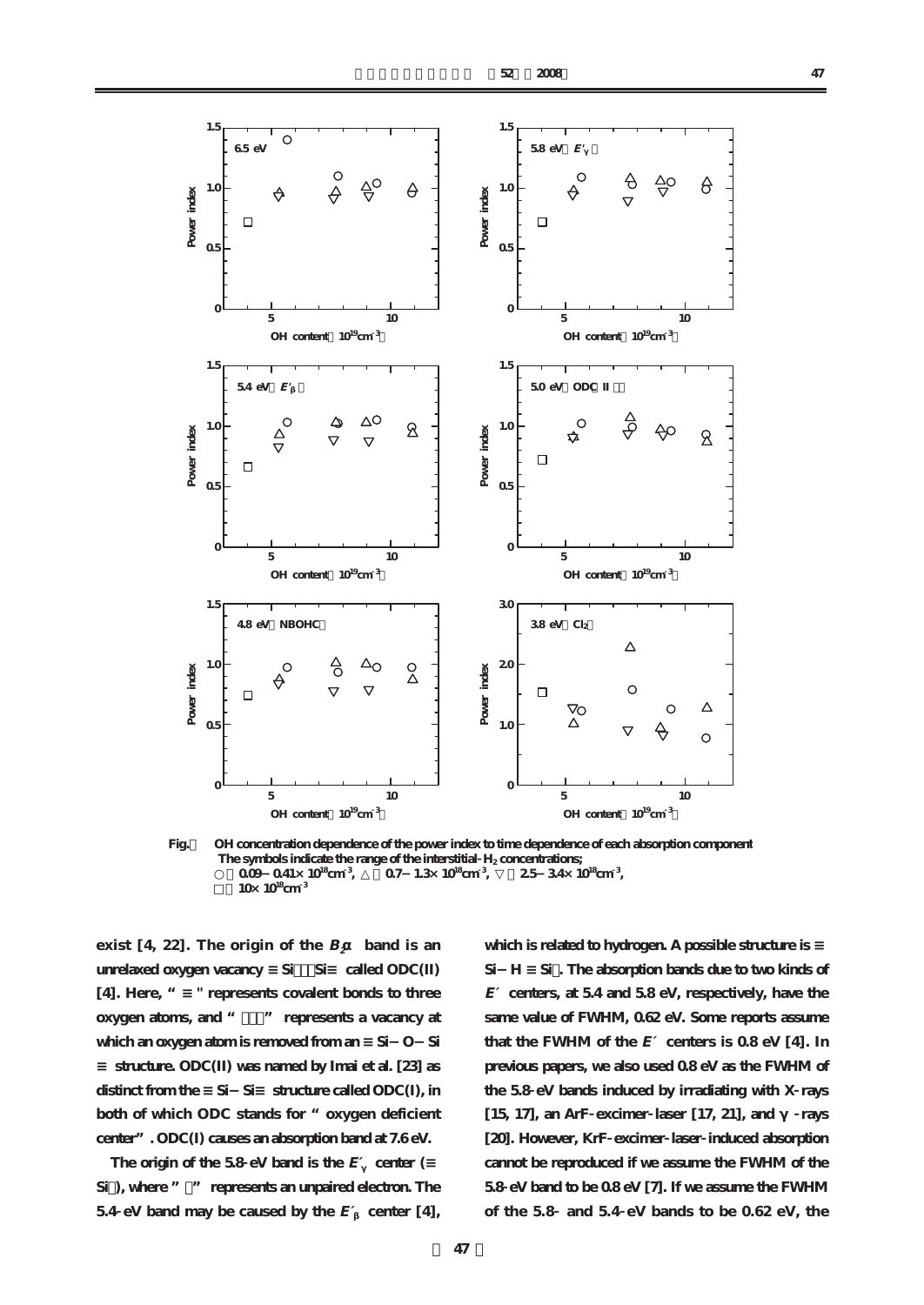**absorption spectra for various types of SFSs irradiated** with X rays, rays and excimer lasers can be **reproduced [19]. The origin of the 6.5 eV band is unknown. This absorption component is used to reproduce the effects of absorption at the energy higher than 6.2 eV.**

**The 4.8 eV band is an oxygen related center. Several origins have been proposed [3, 4]; non bridging oxygen hole center (NBOHC [≡Si-O・]), peroxy radical (POR [≡Si-O-O・]) and interstitial O3 molecule. The FWHM of the 4.8 eV band due to POR is 0.8 eV, while that of the others is 1.05 eV [4]. NBOHC can be produced by bond breakage, as follows :**

**≡Si-O-Si≡ → ≡Si・ ・O-Si≡. (2)**

**The same amount of E′center as NBOHC is also produced in this process. In a previous paper [16] on X ray induced absorption of various kinds of SFSs, we assumed that the main process of the 4.8 eV band is NBOHC, because the estimated values of E′centers and NBOHCs in samples containing OH at greater than 4×10<sup>18</sup> cm <sup>3</sup> are of the same order. In the present paper, these amounts are also of the same order in the sample with the interstitial H<sub>2</sub> contents of 0.09 0.41× 10<sup>18</sup> cm <sup>3</sup> (Symbol ○ in Fig. 4). The NBOHCs in the other samples are less than that of the E′centers** which may be due to the effect of interstitial H<sub>2</sub> **molecules to suppress the creation of the NBOHC. In our previous papers on X ray and ArF laser induced absorption of type III silicas, we assumed that the 4.8 eV band was due to interstitial ozone [12-14, 17]. In these papers, the 4.8 eV band is apparent only in samples synthesized under oxidizing conditions [12, 14, 17] in which oxygen molecules could dissolve into the glass network during the glass formation process, because an excess amount of oxygen molecules exists in the flame used for the hydrolysis. The intensities of the 4.8 eV band in fused silicas produced under reducing conditions are not so strong [12, 13, 20]. The present samples are also type III silicas produced under a reducing condition. In these samples, the 4.8 eV band might be due to NBOHC because an excess amount of hydrogen molecules exists in the flame and an oxygen molecule can hardly be dissolved during the glass formation process.**

**not assume the 3.8 eV band [15, 17]. Because the maximum irradiation time in these papers was 3 h [12, 15, 17], the intensity of the 3.8 eV band was still weak compared to the other absorption components. In fact, the 3.8 eV band intensity in the present study at an irradiation time of 3 h**, **, is two orders less than those of the 5.8 and 5.4 eV bands. Nishikawa et al. proposed that the 3.8 eV band is due to a peroxy linkage (POL [≡Si-O-O-Si≡]) [24]. Awazu et al. [25] showed that the 3.8 eV band was induced in VAD** silica vitrified in an ambient mixture of Cl<sub>2</sub> and He gas **and that the intensity of this band increased with** increasing Cl<sub>2</sub> concentration in the ambient atmosphere **during the vitrification process. Based on this experimental evidence, they proposed that the 3.8 eV** band is due to the interstitial Cl<sub>2</sub>. In a previous paper **[16], we discussed whether the origin of the 3.8 eV** band is POL or the interstitial Cl<sub>2</sub>. POL could be **formed by the reaction of ODC(II) and an interstitial O2 molecule. Because the POL will be changed into a pair of NBOHC or a peroxy radical (POR) and an E′ center by the irradiation, the intensity of the 3.8 eV band must be saturated or decreased due to the** destruction of the POL. Therefore, the interstitial Cl<sub>2</sub> is **a more probable candidate for the origin of the 3.8 eV** band. In **Figs. 3** and **4**, the concentration of  $Cl_2$  is **tentatively indicated.**

**[ 2 Effects of ≡ Si- OH and interstitial H2 molecules on the defects creation**

Hydroxyl groups and interstitial H<sub>2</sub> molecules are **considered to suppress the increment in the excimer** laser induced absorption of v SiO<sub>2</sub>. One of the present **authors and coworkers studied the hydroxyl content dependence of ArF and KrF excimer laser induced absorption and showed that the absorption intensities decreased with increasing hydroxyl content [5-7]. The authors considered that the OH group makes the glass network softer and prevents bond breakage upon** irradiation. Yamagata showed that the interstitial H<sub>2</sub> **molecules make the SFS resistant to the excimer laser** irradiation [8]. The interstitial H<sub>2</sub> molecules react with **the dangling bonds formed by the irradiation through the process of Eq. (2), and the defect structure becomes optically inactive. The E′centers and** NBOHCs on the right side in Eq. (2) react with the H<sub>2</sub>

**In our previous papers except for Ref. [16], we did**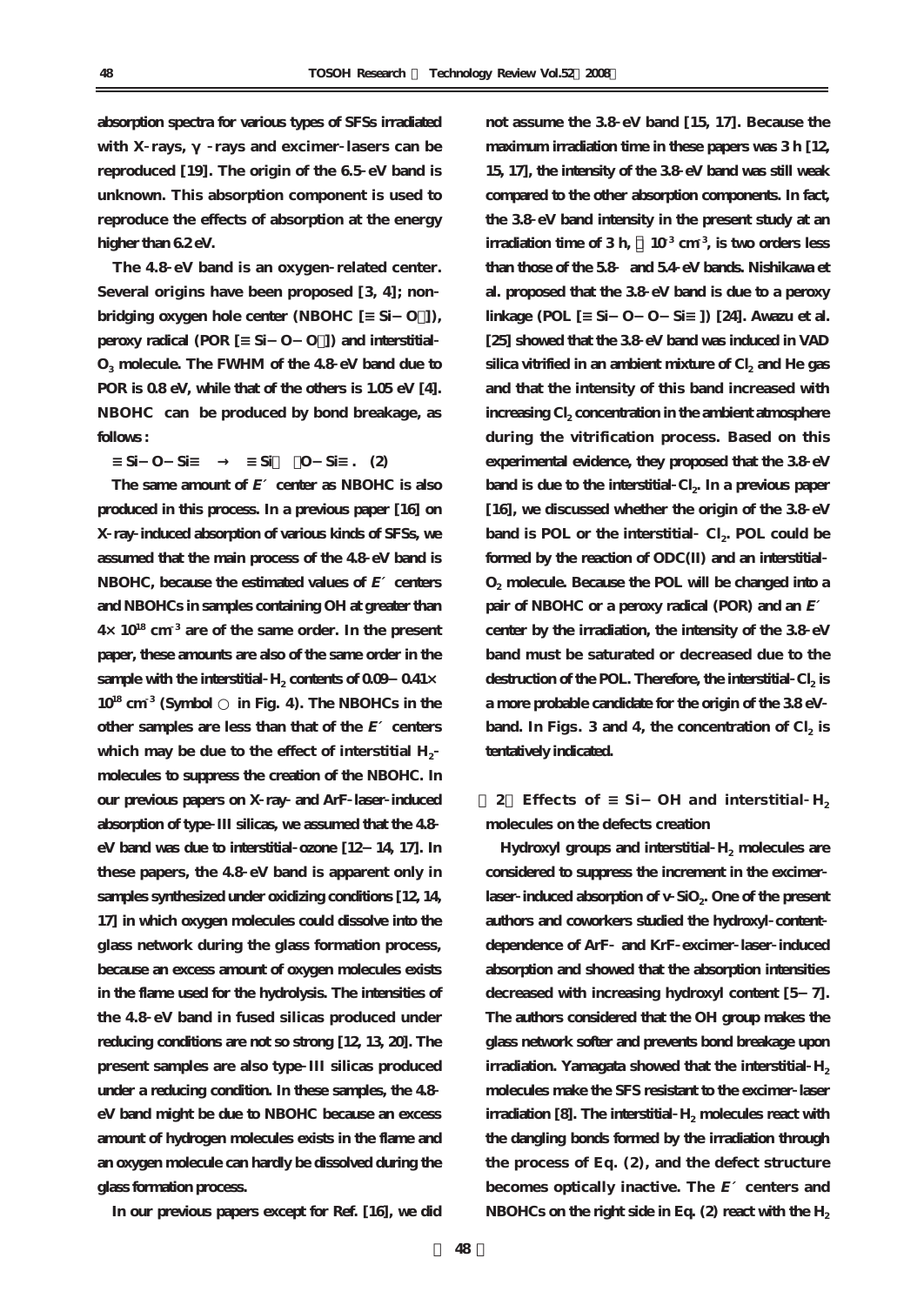**molecule as**

 $\text{Si}$  O  $\text{Si}$  + H<sub>2</sub>  $\text{Si}$  HH O  $\text{Si}$  . (3) **Through this reaction, creation of optical absorption due to E′centers and NBOHCs is suppressed.**

**X ray induced absorption in SFSs was characteristics similar to the case of excimer laser induced absorption. The absorption intensity of X ray induced absorption and the probability of bond breakage are greater than those in excimer laser induced irradiation. The feature of the absorption peak intensity can be described by that of the 5.8 eV band, because this band is dominant among all absorption components. In a previous paper [16], we showed that the induced absorption intensity decreases with increasing OH content at irradiation times shorter than 2 h among SFSs containing more than 5×1017 cm <sup>3</sup> of OH. At irradiation times longer than 2 h, on the other hand, the induced absorption intensity increased with increasing OH concentration. The change in the sign of the slope of the OH concentration dependence of the absorption intensity is due to the increment in the power index with the increment in OH concentration. In a previous study [16], we used VAD silicas and a type III silica. In the present study, on the other hand, only type III silicas are used. In type III silicas, no strong dependency on OH concentration is observed, as shown in Fig. 4. The absorption intensity decreased** with increasing interstitial H<sub>2</sub> concentration except for **the 5.0 eV band as shown in Fig. 3. Only the intensity** of 5.0 eV band increases with increasing H<sub>2</sub> **concentration. However, almost no contribution of the increment in the 5.0 eV band intensity to the peak intensities of the induced absorption is seen, because the intensity of this band is quite small compared to the other components. The increment in the 5.0 eV band, however, must be an important phenomenon with respect to understanding the defect creation mechanism. The intensity of the 4.8 eV band decreases** with increasing interstitial  $H_2$  concentration. The **origins of the 5.0 and 4.8 eV bands must be due to**  $ODC(II)$  and NBOHC, respectively. Interstitial  $H_2$ **concentration dependence on the population of these defects at irradiation times of 1 h and 6 h is shown in Fig. 7.** At each irradiation time, the  $H_2$  concentration **dependence of every defect concentration is similar, i.e., the slope is the same in the doubly logarithmic plot.**



 **concentration of NBOHC and ODC(II) at the irradiation times of 1 h and 6 h;<br>
NBOHC 1 h.** NBOHC  $NBOHC 6 h$ **○:ODC(II) 1 h, ●:ODC(II) 6 h** 

**The slopes of the ODC(II) and NBOHC concentrations** versus interstitial H<sub>2</sub> concentration, respectively, are **the same in absolute value and opposite in sign. This fact indicates that the product of the ODC(II) and NBOHC concentration, [ODC(II)][NBOHC], is constant at each irradiation time. In fact, the product is 3.6±0.8×10<sup>29</sup> cm <sup>6</sup> at irradiation time of 1 h and 0.92± 0.20×10<sup>31</sup> cm <sup>6</sup> at that of 6 h.**

**In a previous paper [15], the intensities of the 5.4 and 5.0 eV bands in type III SFSs decreased almost linearly with increasing OH content. The intensity of the 5.8 eV band decreased with increasing OH content at an irradiation time shorter than 2 h. At an irradiation time longer than 3 h, on the other hand, the 5.8 eV band intensity increased with increasing OH concentration up to 6×10<sup>19</sup> cm <sup>3</sup> of OH and saturated at higher OH concentration. The intensity of the 4.8 eV band increased almost linearly with increasing OH concentration at all irradiation times measured. We assumed that the FWHMs of 6.5 , 5.8 , 5.4 , 5.0 and 4.8 eV bands are 0.74, 0.80, 0.61, 0.31 and 1.12 eV, respectively. The FWHM of 5.8 eV band (0.80 eV) was larger than that used in the present study (0.62 eV). The reason for the different value of the FWHM used is described in Sec. 4. [1]. Although the values of FWHMs between the previous and the present studies are different, the feature of the OH concentration dependence of each absorption component must not be so different. In a previous study [15], we did not focus**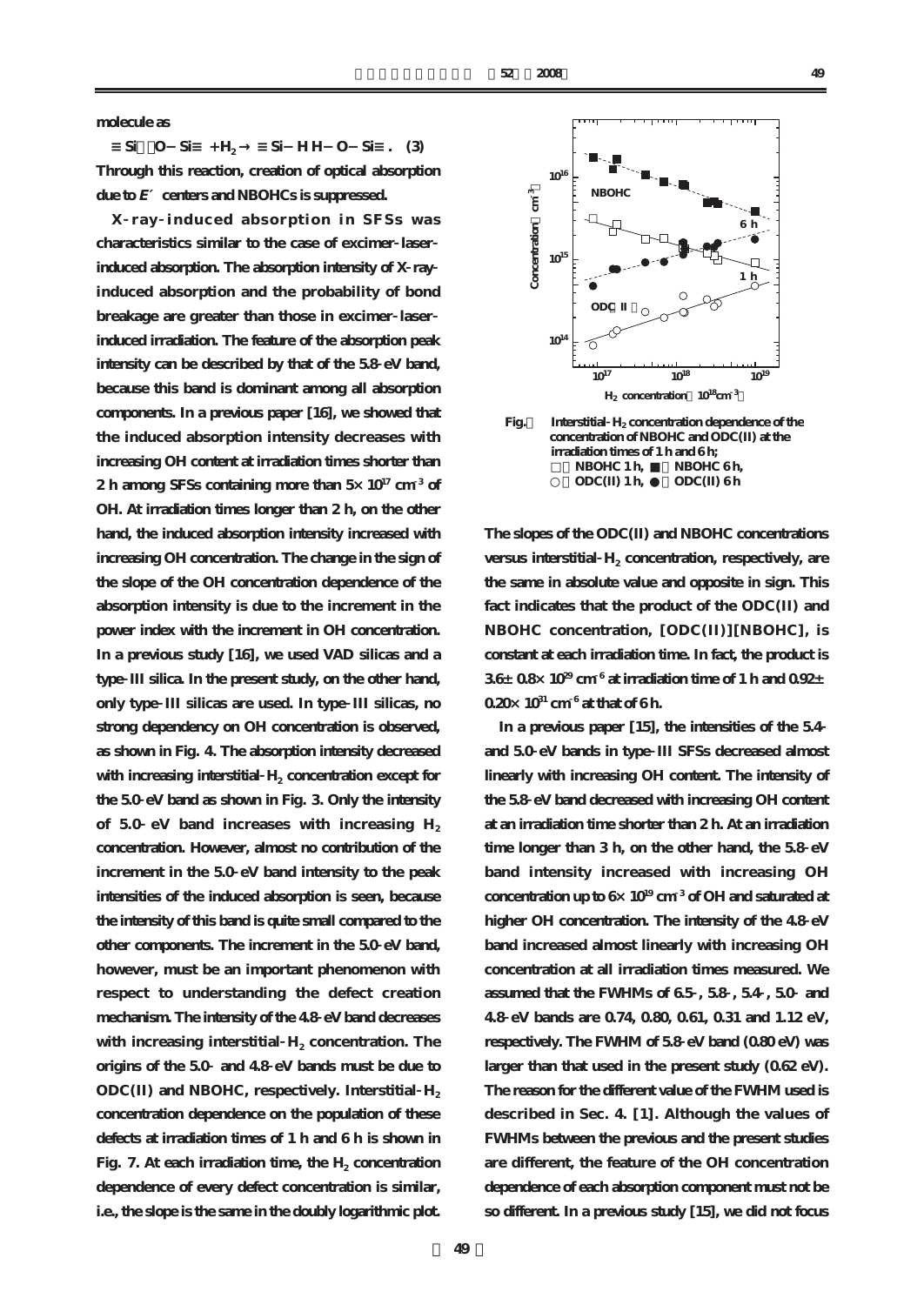on the effects of interstitial  $H_2$  molecules. Therefore, **the intensity of the absorption components could be affected by interstitial hydrogen; a possibility is that the** interstitial H<sub>2</sub> concentration increased with increasing **OH content. In that paper [15], we used samples containing 3.8, 5.4, 6.0 and 8.7×10<sup>19</sup> cm <sup>3</sup> of OH. A slight inversion of the order of the intensity was observed between the samples with 5.4 and 6.0×10<sup>19</sup>**  $cm<sup>3</sup>OH$ . This inversion could be due to the effect of  $H<sub>2</sub>$ **molecules. However, we cannot confirm that now, because we cannot obtain the same samples.**

**1 3 Changes in interstitial H<sub>2</sub> and Si- H concentrations upon irradiation**

Interstitial **H<sub>2</sub>** molecules may form Si-OH and **Si-H by reaction with defect structures. In addition to the reaction expressed in Eq. (3), the following process must be considered.**

**≡Si・・・Si≡ + H2 → ≡Si-H H-Si≡. (4)** Imai et al. [23] showed that the S H structures are **created by heating a ODC(II) containing SFS with** ambient H<sub>2</sub>. Each sample used in this study contains **the ≡Si-OH structure whose concentration is more** than an order greater than that of interstitial H<sub>2</sub> except **for Sample L. Therefore, the OH concentrations of these samples before and after X ray irradiation are constant within experimental accuracy as shown in Table 1. Hydride concentrations, on the other hand,** change. The concentration of Si-H induced by **irradiation must increase with increasing interstitial** H<sub>2</sub> **concentration. In fact, a linear relationship is observed**



**Fig.8 Relation between the change of the interstitial H2 concentration before the irradiation [H<sub>2</sub>]<sub>0</sub> and the ≡Si-H concentration after irradiation for 6 h**   $[Si \ H]_{\text{th}}$ 

**between the ≡Si-H content after irradiation with X** rays for 6 h and the H<sub>2</sub> content before irradiation as **shown in Fig. 8. The line drawn in Fig. 8 represents**

 $[Si H]_{6h}$  **0.20** $[H_2]_{0h}$  **(5)** 

where [Si H]<sub>6h</sub> represents the Si H concentration after irradiation for  $6 h$  and  $[H_2]_0$  represents the **interstitial hydrogen concentration before irradiation.** This relation shows that the Si-H content after  $i$ **rradiation is equal to the 20** of the initial  $H_2$  content. Therefore  $10$  of the H atoms, i.e.  $10$  of the  $H_2$ **molecules, before irradiation becomes ≡Si-H structure after irradiation of 6 h.**

Figure 9 shows the increment in Si<sup>H</sup> concentration versus the decrement in H<sub>2</sub> content upon **irradiation for 6 h. Although the maximum value of**  $[H_2]_0$  before irradiation is  $1 \times 10^{19}$  cm<sup>3</sup>, the maximum value of the change in  $[H_2]$ ,  $[H_2]$ , remains  $2 \times 10^{18}$ **cm <sup>3</sup> , which corresponds to the relation of Eq. (5); the** change is about  $20$  of the amount of initial  $H_2$  $\alpha$  concentration. When the increment in  $H_2$  [H<sub>2</sub>], is **less than**  $1 \times 10^{18}$  cm<sup>3</sup>, almost no  $\,$  Si  $\,$  H is induced. When  $[H_2]$  is greater than  $1 \times 10^{18}$  cm<sup>3</sup>. *<u>ISi* H<sub>1</sub></sub></u> **increases steeply with increasing** [H<sub>2</sub>].

4 Interstitial H<sub>2</sub> concentration dependence of **intensities of absorption components**

**We studied in a previous paper [16] the irradiation time dependence of X ray induced absorption of type III and VAD SFSs. In that paper, only one kind of type III silica, corresponding to Sample G in the present paper, was used. The amounts of E′centers (5.8 and**



**Fig.9 Relation between the change of the interstitial H2 concentration and the ≡Si-H concentration before and after irradiation for 6 h**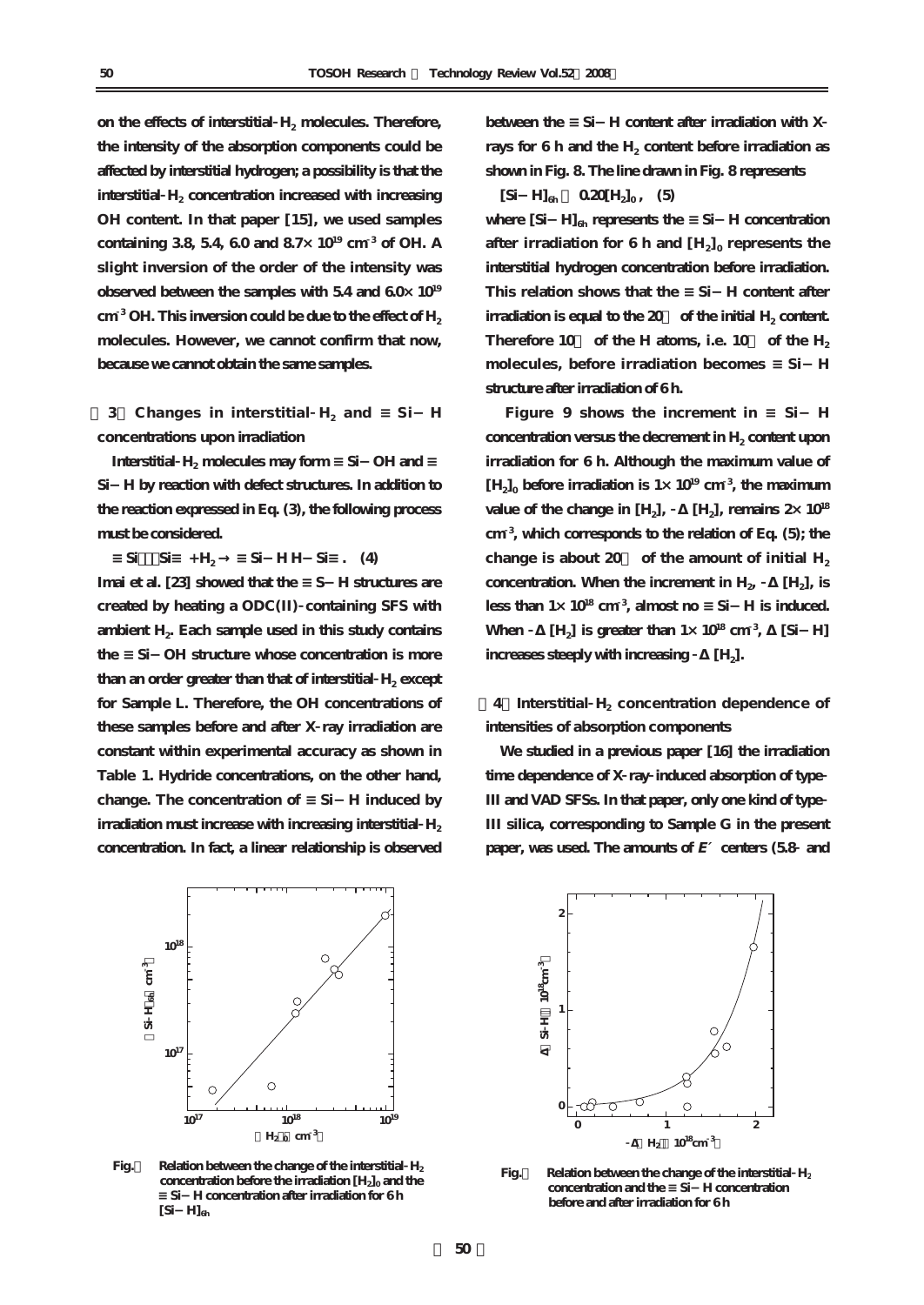**5.4 eV bands) and ODC(II) (5.0 eV band) decrease with increasing OH concentration. As for the 4.8 eV band, on the other hand, the difference among samples is quite small compared to the 5.8 , 5.4 and 5.0 eV bands. This fact suggests that the NBOHCs are produced through the bond breakage expressed in Eq. (2). The interstitial H<sub>2</sub> concentration of the VAD silicas in a previous paper [16] was less than the detection limit, 5×10<sup>16</sup> cm <sup>3</sup> , except for a VAD silica which** contained  $8 \times 10^{16}$  cm<sup>3</sup> of interstitial  $H_2$ . This **concentration is slightly greater than the detection limit** of interstitial  $H_2$ , 5× 10<sup>16</sup> cm<sup>3</sup>. Anyway, the  $H_2$ **concentrations of VAD silicas are quite small compared** to that of type **III** silicas; the H<sub>2</sub> concentration of the **type III silica in that paper [16] was 1.3×10<sup>18</sup> cm <sup>3</sup> .** Therefore,  $H_2$  will not function in the creation of **NBOHC in VAD silicas. NBOHC in type III silica must** be created through the process of Eq. (2), and SiH and Si-OH are further produced by reacting with the interstitial **H<sub>2</sub>** molecule from the process of Eq. (3).

**In the present samples, the intensities of the 5.8 , 5.4 , 4.8 and 3.8 eV bands decrease with increasing H2 concentration (Fig. 3). A probable origin of the decrement in the amounts of E′centers, 5.8 and 5.4 eV bands, is the process of Eq. (3); the probability for the reaction of Eq. (3) to proceed is increased with** increasing interstitial H<sub>2</sub> concentration. The effect of the interstitial  $H_2$  on the suppression of the 4.8  $eV$ **band creation is greater than that on the other components; the absolute value of the slope of the intensity versus interstitial H<sub>2</sub> concentration is greater than that of the other absorption components. This fact seems to contradict the hypothesis that NBOHCs are created through the process of Eq. (2), because E′ centers produced from the process of Eq. (2) must cause the ≡Si-H structure through the process of Eq. (3). A probable mechanism to explain this contradiction** is as follows: If the interstitial  $H_2$  molecule reacts with **NBOHCs and E′centers produced by the process of** Eq. (2), the same amounts of S OH and Si H are produced by the process of Eq. (3). Some of the **Si-H bonds can be broken by X ray irradiation by the reaction**

 $Si$  H  $Si$  + H, (6)

**and E′centers are produced again. Some of the ≡Si- OHs produced by this mechanism might also change** **into NBOHCs by X** ray irradiation. However, the Si-OH structures are stabler than Si-H under X **ray irradiation. Therefore, the difference in the stability on X ray irradiation between ≡Si-H and ≡Si-OH** causes the difference in the H<sub>2</sub> content dependence of the intensities between  $E$  centers and NBOHCs.

**The intensity of the 5.0 eV band increased with** increasing interstitial  $H_2$  concentration, which is **opposite to the other components. From ODC(II), E′ centers must be produced by the process of**

 $\text{Si}$  Si  $\text{Si}$  Si  $\text{Si}$  (7)

**where ≡Si represents a planar three fold oxygen coordinated structure [4]. Because the ODC(II)** concentration increases with increasing interstitial H<sub>2</sub> **concentration, the amount of E′centers increases with** increasing interstitial **H<sub>2</sub>** content. This process also  $\text{contributes}$  the difference in  $H_2$  content dependence **between the amounts of E′centers and NBOHCs.**

**ODC(II) can be created by the knock on process of** strained Si O Si bond as

**Si** O Si Si Si + O . (8) **ODC(II)s can also be created by the reaction of interstitial H<sub>2</sub> molecules with strained Si-O-Si bonds as**

 $\text{Si} \quad \text{O} \quad \text{Si} \quad + \text{H}_2 \quad \text{Si} \quad \text{Si} \quad + \text{H}_2 \text{O}.$  (9) This reaction must be the origin of the H<sub>2</sub> concentration **dependence of the intensity of the 5.0 eV band. By the reaction between interstitial H<sub>2</sub> molecules and** Si **O-Si≡ bonds, the process**

**≡Si-O-Si≡ + H2 → ≡Si-H H-O-Si≡ (10) can also proceed. The criterion regarding whether the process of (9) or (10) occurs must depend both on the** magnitude of the stress on the Si-O-Si bond and the probability of an encounter between a strained Si O-Si bond and an H<sub>2</sub>. Anyway, the process of **Eq. (9) must be promoted by the existence of interstitial H<sub>2</sub> molecules.** 

**The intensity of 3.8 eV band at an irradiation time 6 h** decreases with increasing interstitial  $H_2$ **concentration as shown in Fig. 3. The data fall on a master curve irrespective of OH concentration. As** discussed in Sec. 4. [1], we ascribe the  $Cl<sub>2</sub>$  to be the origin of the  $3.8 \text{ eV}$  band. The  $H_2$  concentration **dependence of the intensity of the 3.8 eV band can be explained as follows: The intensity must decrease with** increasing interstitial  $H_2$  molecules because HCl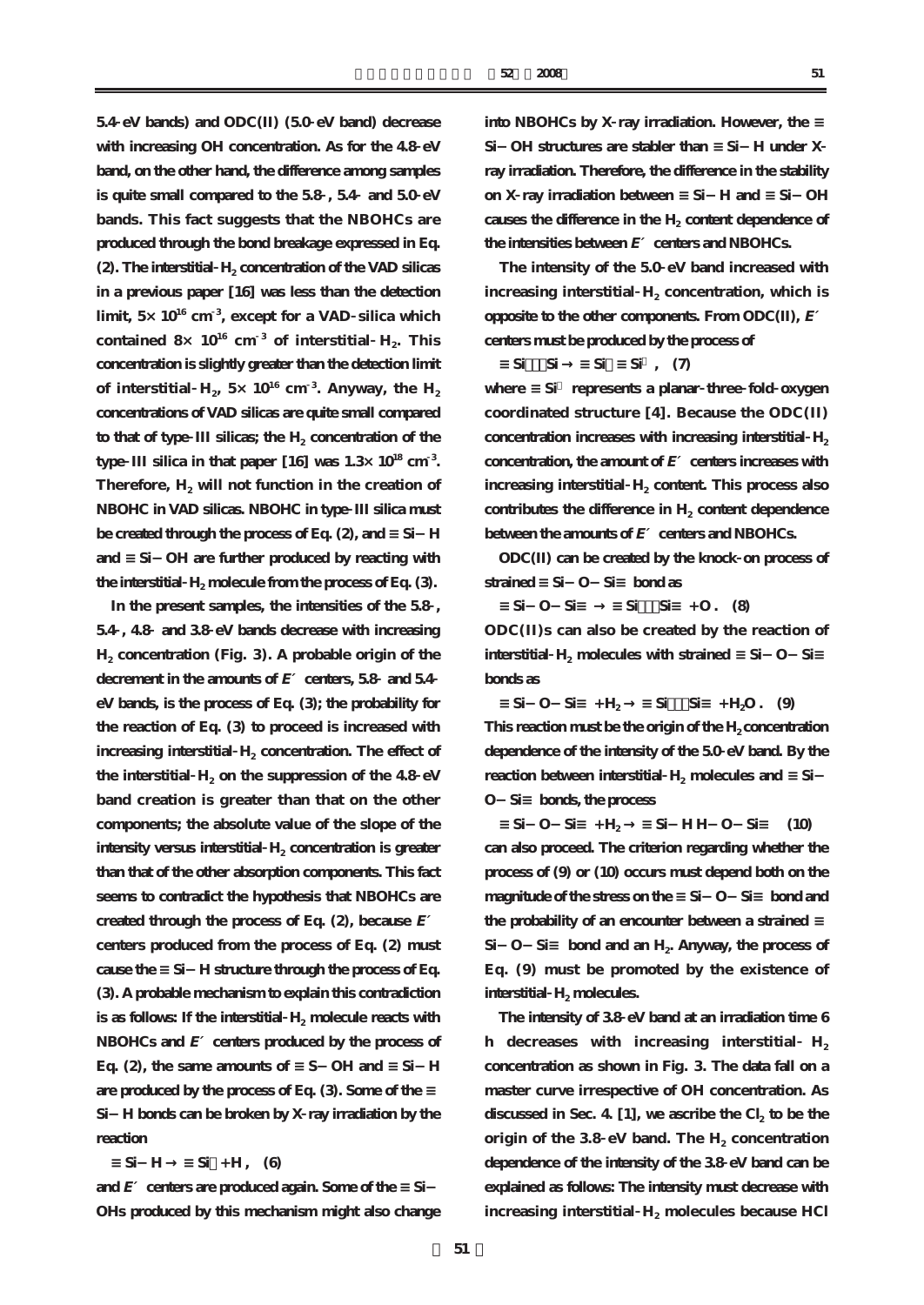molecules are formed by the reaction between Cl<sub>2</sub> and **H2. Therefore, the 3.8 eV band intensity decreases with** increasing interstitial H<sub>2</sub> molecules.

**[5]Power indices of absorption components**

**In a previous paper [16], the power index shows a minimum at an OH concentration of 5×10<sup>17</sup> cm <sup>3</sup> and increased almost linearly with increasing OH concentration at concentrations greater than 5×10<sup>17</sup> cm <sup>3</sup> . These samples were both VAD and type III silicas. The power indices of the present samples are almost constant except at the lowest OH concentration as shown in Fig. 6 (Symbol □). As for the 3.8 eV band, however, the dispersion of the data is larger than those of the other components because the intensity of the 3.8 eV band is quite weak and is located at the tail of the absorption spectra. In a previous paper [16], the power index of the 3.8 eV band was almost three times those of the other components. Although the power indices for the 3.8 eV band in the present study are also greater than those of the other components, the value of the power indices of the 3.8 eV band is less than three times of that of the other components.**

**As shown in Fig. 5, the power indices for all absorption components decrease with increasing** interstitial  $H_2$  concentration except for the 3.8  $eV$ **band.** This indicates the effect of interstitial H<sub>2</sub> on the **suppression of the X ray induced absorption.**

Similar suppression effects of the interstitial  $H_2$ **molecules on the intensities of KrF and ArF excimer laser induced absorption have been proposed [8, 9].** One of the present authors insisted that the Si-OH **suppresses the excimer laser induced absorption [5-** 7. However, in these papers, no interstitial H<sub>2</sub> effect **was considered. Therefore, we cannot deny the possibility that only interstitial**  $H_2$  **contributes the suppression of the induced absorption; the higher OH containing sample contains a higher content of** interstitial  $H_2$  molecules. Further study must be **required to examine this possibility.**

#### **5.Summary and Conclusion**

Hydroxyl and interstitial  $H_2$  concentration **dependence of X ray induced absorption in type III fused silica was studied. X ray from a Rh target at a**

**dosage of 2×10<sup>4</sup> C kg <sup>1</sup> were utilized. Induced absorption spectra were reproduced by six Gaussian absorption bands at 3.8, 4.8, 5.0, 5.4, 5.8 and 6.5 eV. Hydroxyl and interstitial hydrogen molecule concentration dependences at irradiation times of 1 h and 6 h of each absorption component were proportional to each other in a doubly logarithmic plot.** Apparent interstitial H<sub>2</sub> concentration dependence was **observed at each irradiation time. OH concentration dependence, on the other hand, was not as clear as in** the case of H<sub>2</sub> concentration dependence. Absorption **intensities decrease with increasing H<sub>2</sub> concentration except for the 5.0 eV band. The intensity of the 5.0 eV** band, on the other hand, increases with increasing H<sub>2</sub> concentration. The results indicate that interstitial H<sub>2</sub> **molecules affect the characteristics of X ray induced absorption. The effect of the hydroxyl structure on the induced absorption is not apparent as in the case of** interstitial H<sub>2</sub>. This fact suggests a possibility that **excimer laser induced absorption is also affected only by the interstitial H<sub>2</sub> in spite of the apparent effect of Si-OH on the suppression of the excimer laser induced absorption.**

# **References**

**[1]Bruckner, J. Non Cryst. Solids, 5, 123 (1970) [2]H. Kawazoe, K. Awazu, Y. Ohki, N. Kuzuu, S. Todoroki, A. Hayashi and H. Fukuda(Eds.), Hishoushitsu Shirika Zairyo Ouyou Handobukku (Handbook for Application of Amorphous Silica), Realize, Tokyo, 1999 (in Japanese) [3]D. L. Griscom, J. Ceram. Soc. Japan, 99, 923 (1991) [4]R. Skuja, J. Non Cryst. Solids, 239, 16 (1998) [5]Reza Kenkyu, (Rev. Laser Eng.), 23, 396 (1995) (in Japanese) [6]N. Kuzuu, Proc. SPIE, 2714, 71 (1996) [7]N. Kamisugi, N. Kuzuu, Y. Ihara and T. Nakamura, Jpn. J. Appl. Phys., 36, 6785 (1997) [8]S. Yamagata, Minaral. J., 15, 333 (1991) [9]D. R. Sempolinski, T. P. Seward, C. Smith, N. Borrelli and C. Rosplock, J. Non Cryst. Solids, 203, 69 (1996) [10]Y. Nakamura, H. Yamashita, J. Hayakawa,** 

**T. Komiyama and M. Kotaka, J. Non Cryst.**